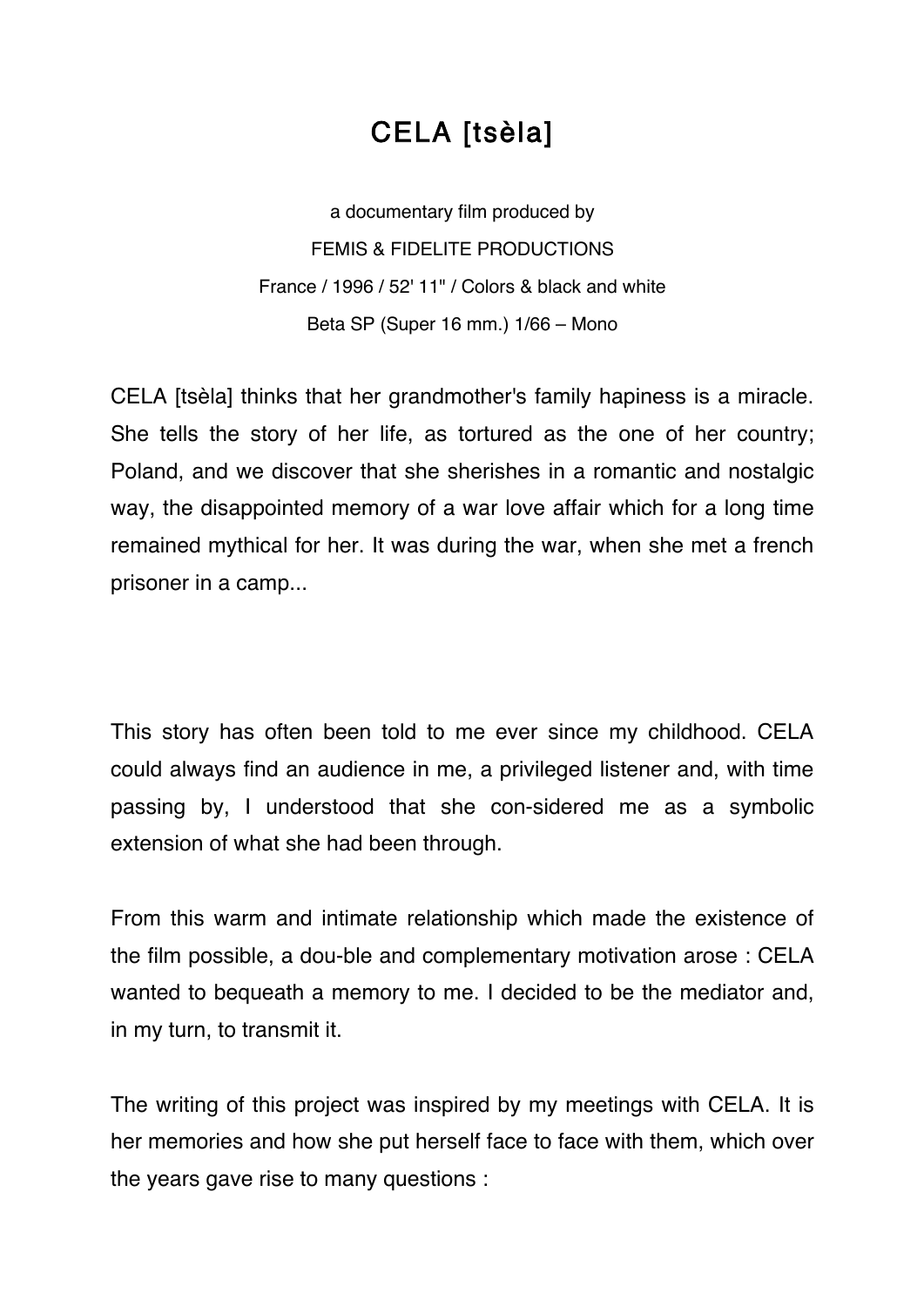How, from the point of view of his own destiny does Man live and experience history ?

Why, in everyone is there a perpetual conflct between the necessity to forget and the need to remember ?

Thus, CELA is, for me, a symbolic and illumi-nating character. Above all her personal me-mories as an old woman, where she narrates mostalgic episodes of her youth, there is a collective cult of memory. The memory of a people, who have succeeded in saving their own cultural identity, inspite of centuries of invasions and occupations. The history of Poland is a series of violent conflicts; the scars can be seen even today in the unconscious of it's inhabitants and also on the warscared façades of their houses.

My father left Poland in the Sixties. I was born in France and always lived there, yet I keep coming back to Poland, as if I was "haunted" by its tortured past from which I seek the signs and origins. I am also surrounded with this strange nostalgic feeling, which is also painful and romantic. The very same feeling from which CELA has drawn her incredible moral strength.

> With the voice of Jean-François Rouzieres

**Directing** Rafael Lewandowski

**Music** Olivier Marie-Catherine